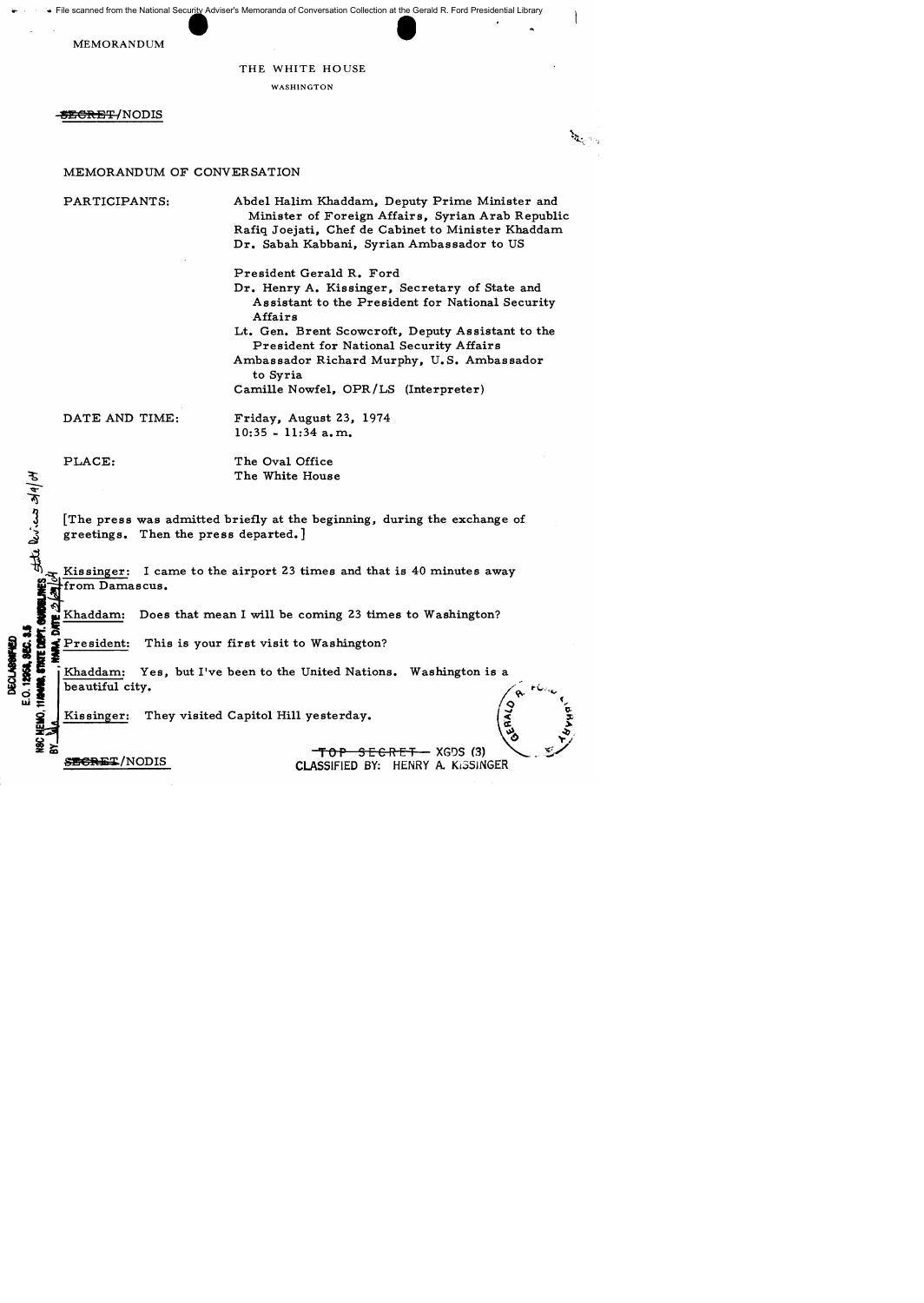#### $S_{\text{EGREF}}/NODIS$  - 2 -

 $\bullet$ 

President: That is an interesting place.

Khaddam: We met with Speaker Albert and several Senators. We had beneficial discussions with them.

Kissinger: He invited Javits to Syria.

President: That is fine hospitality.

Khaddam: We would in fact welcome such a visit. President Asad told Secretary Kissinger that Congressmen with preconceived ideas should visit and see things first hand.

President: I would hope they would accept, in order to get a true perspective of the problems.

Khaddam: That is true. This leads me to hope you could accept the invitation of President Asad to visit Syria.

President: After I get a better hold on my responsibilities, I look forward to visiting the Middle East and taking advantage of President Asad's kind invitation.

Kissinger: You must starve yourself first for two days.

Khaddam: We had to offer Dr. Kissinger more food than usual because we thought Israel was starving him. He was also flirting with Golda.

Kissinger: The Foreign Minister has a thing about Golda. I am going to get both of them together.

Khaddam: It can't happen. She is looking for someone to respond more favorably to her desires.

President: It is wonderful to have you here. Dr. Kissinger has told me how useful you were in the difficult discussions last spring. I want to assure you--as I have every other dignitary who has visited here--that I support Dr. Kissinger' s efforts for peace and to establish a better peace in the Middle East for the future. Dr. Kissinger is the most popular public official in the United States.

Khaddam: Among women or men?



<del>SECRET/</del>NODIS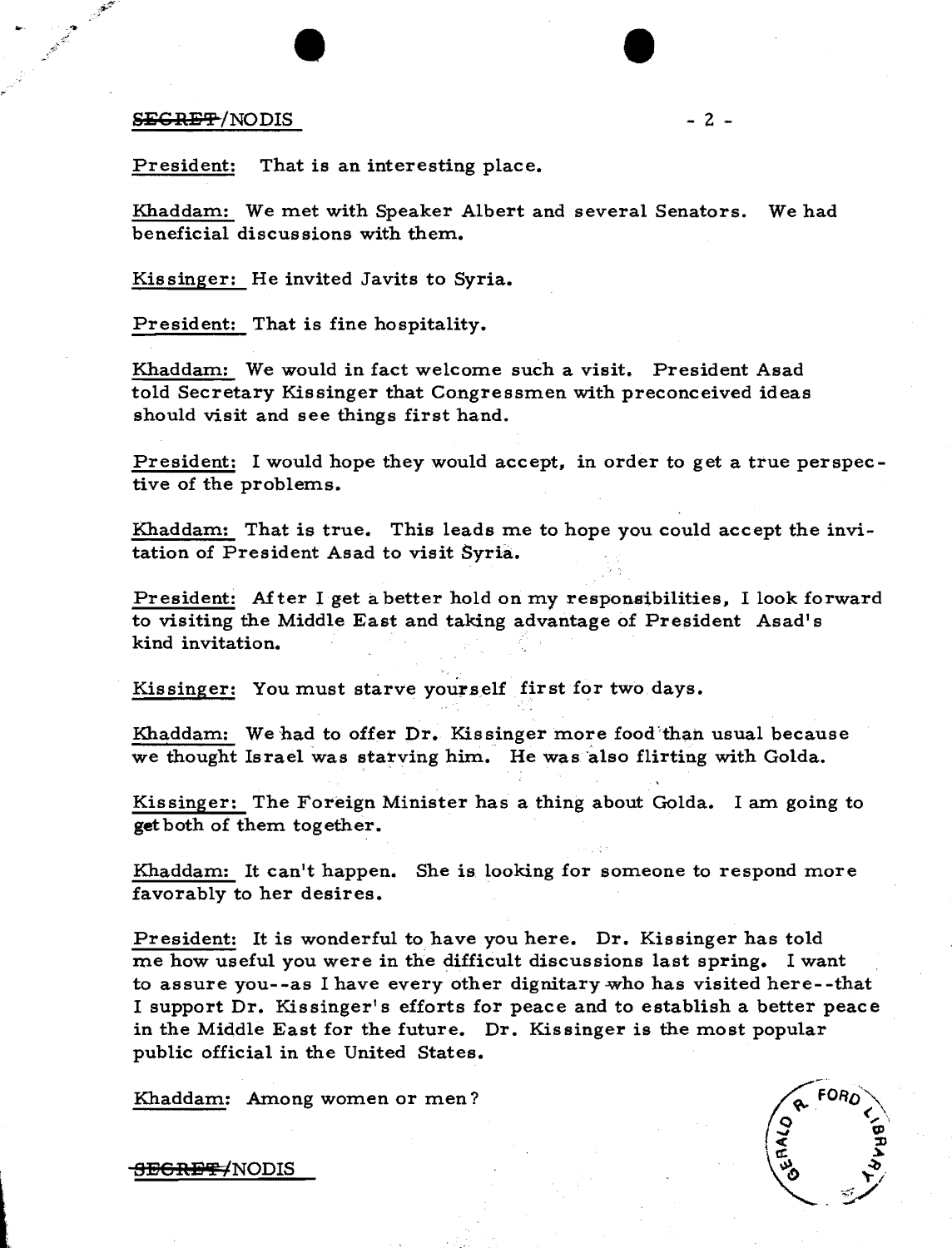## $S$ **EGRET/NODIS**

, .

President: Both. We are grateful also. We have talked about the Middle East with Dr. Kissinger every day. We are grateful for the meticulous adherence of Syria to the disengagement agreement. It is wonderful groundwork for the future.

Khaddam: We are pleased to hear it and especially to know that U.S. foreign policy will continue, particularly with respect to the objective of bringing a just peace to the Middle East. Syrians and Arabs are eager and dedicated to a just peace in the Middle East. We believe the U. S. as a great power should and can playa key role in this respect. In the US there are misconceptions about the Arab role in this respect. In the U. S. there are misconceptions about the Arab role in the world. This may be due to the Arab leaders shortcomings in dealings with the West. Some like to ask the question: What do we Arabs want? I wo uld like to assure you the Arab countries have not ever since 1948 launched a war against Israel. Israel has started everyone. In 1949 Israel asked admission to the UN and submitted a map. The US accepted Israel and that map. A comparison with today would show Israel four times the size of that map. The fact is that is the only justification for Israel's desire for expansion. That is why we desire peace--to stop this continual aggression against us. There is talk about secure boundaries and changes to make them secure. Dr. Kissinger and President Asad have discussed this and President Asad made his position clear: Why should there be secure boundaries for Israel and not for Syria? Why for a few Israelis and not for hundreds of thousands of Syrians?

With sophisticated aircraft and rockets, there is no longer much reliance on geographic boundaries. Real security comes in one's desire for peace. I want to reiterate our desire to help everything possible for peace and help out those working for peace.

Kissinger: For the Syrian government to say these things is a revolutionary thing.

President: We are interested in a just peace and will work with President Asad to achieve it. And we are most anxious to broaden our relations with you.

It is important for you and President Asad to understand the difficult time we have had in the United States. President Nixon had serious problems which led to his resignation, and I have serious problems coming in under these circumstances, so we need some time. But J

#### <del>SECRET /</del>NODIS

- 3 -

 $\int_{\frac{Q}{\epsilon}}^{\infty}$  for

 $\mathbb{S}$  . So  $\mathbb{S}$ 

 $\sum_{i=1}^n$ 

•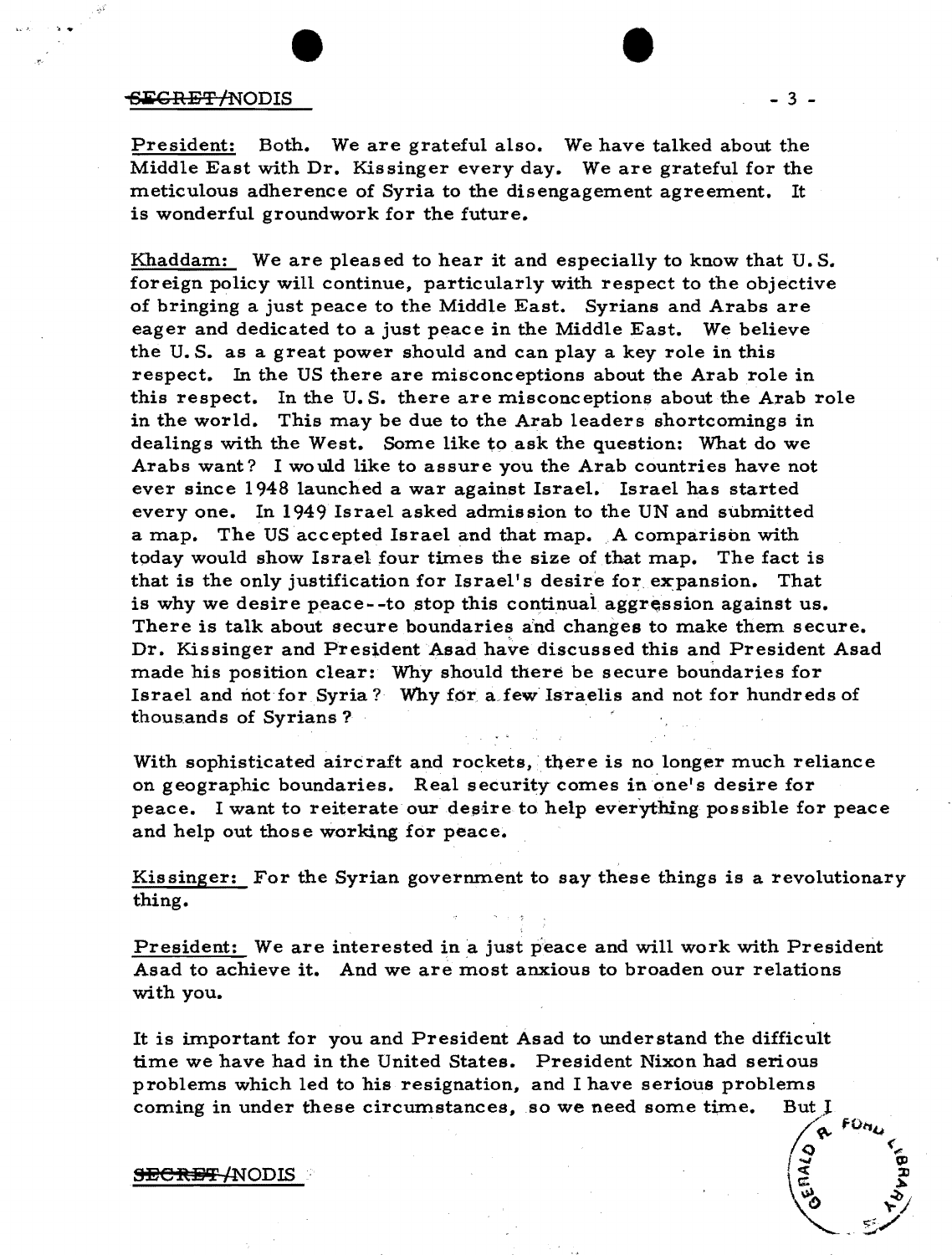# iid is a set of the set of the set of the set of the set of the set of the set of the set of the set of the set of the set of the set of the set of the set of the set of the set of the set of the set of the set of the set

can reassure you that we believe there must be movement in the Middle East and in your negotiations with Israel. It will be one of the major steps to work for further movement in the Middle East.

Kissinger: But you won't send me to negotiate with Syrians again?

President: He did such a great job under such difficult circumstances that he is not replaceable.

Khaddam: I think he played a key role under difficult circumstances. No other U. S. official could have done so much in so short a time and acquired the friendship of the Syrian people.

President: I can say this better than Kissinger: He has great affection for President Asad and Syria.

Khaddam: We know this. We know the relationship between Dr. Kissinger and President Asad and Dr. Kissinger and other Arab leaders is an important factor in achieving progress.

We hope your Administration will be one where there will be great progress in relations with the Arab world. Your messages were received warmly and made a good impression. We wonder why there were bad relations in the past. We know the present state of relations is new, and the U. S. leaders' understanding of the situation of the Arabs and willingness to remove the causes of misunderstanding is very helpful.

President: This new relationship is good, and if we are to build on it, it must be done in an atmosphere of peace. War is destructive of good relationships -- we can advance only with peace.

Khaddam: The U. S. has made contacts with all the Arabs and found in each a genuine desire for peace. The problem is not with the Arabs, but with Israel, and its obstinate refusal to accept any of the UN resolutions. For example, we signed a disengagement agreement and we have abided by it. Israel has violated many provisions which I want to discuss with Dr. Kissinger. Israel didn't withdraw from Quinetra before she destroyed it -- not with bombs but bulldozers. Israel is making provocative remarks about Syria's receiving Soviet arms. We would be pleased if we had the tops in arms, but it is not so. The U. S. knows what we have been getting. Their interest in bringing about problems between the U. S. and Soviet Union and Syria worries us.  $\angle$  FOR

S<del>EGRET/</del>NODIS

 $\sim$ 

•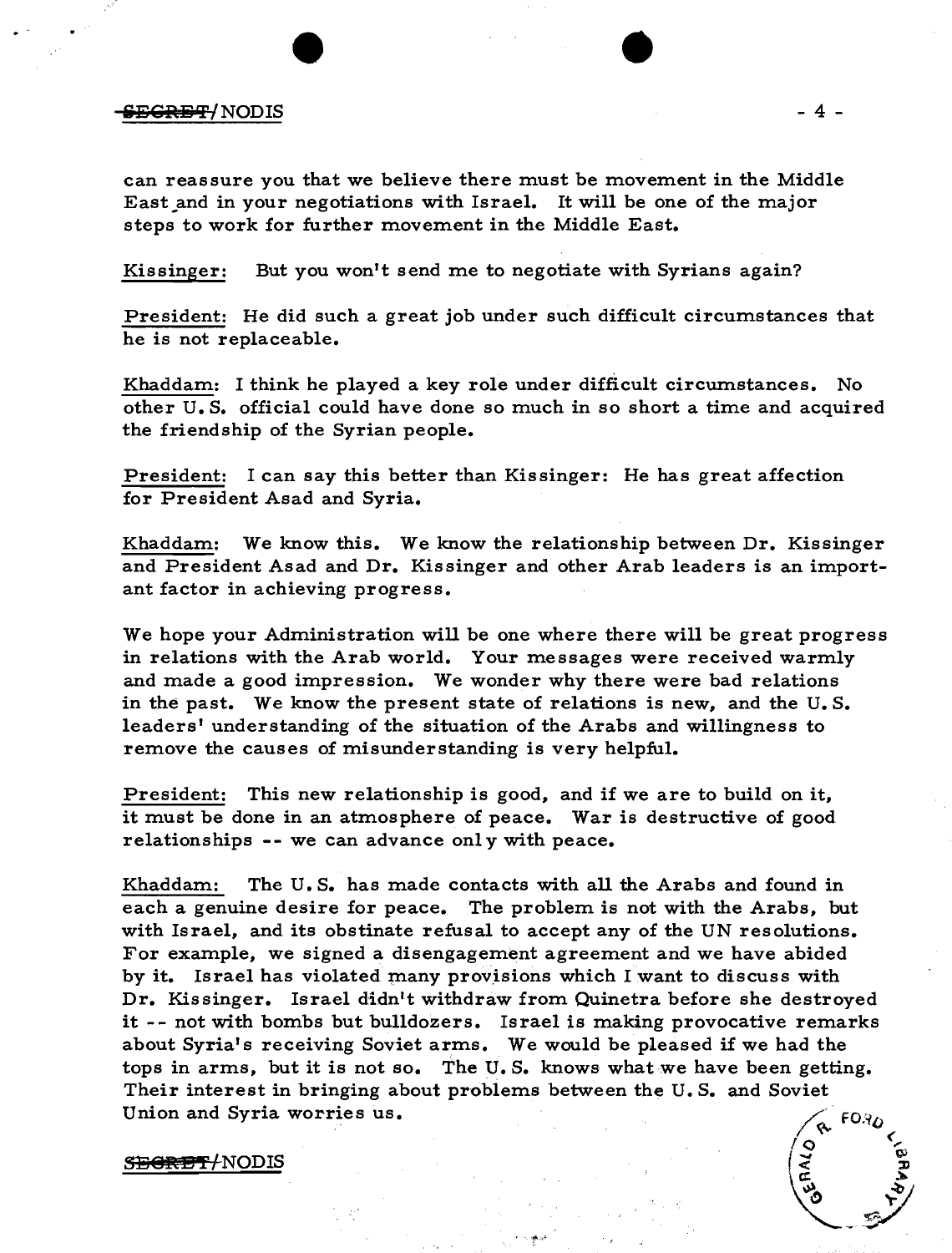# .. iDea *iiT/NODIS* - 5 -

President: We can't tolerate an atmosphere of war if we are going to build for peace.

Kissinger: I told the Foreign Minister that Israel couldn't fight an aggressive war with an open U.S. supply line. That's why Syria shouldn't be provoked to do rash things and be maneuvered into being the aggressor.

Khaddam: Israel called a general mobilization, massed its troops at the borders, and opened long roads at the border. We have not responded, but we can't ignore these measures. We believe Israel would do everything possible to destroy the chance for peace. We won't help Israel do that.

President: I hope you understand that we won't support Israel in any aggression. We must have like attitudes from the Arabs. We must have an atmosphere of peace to work toward a settlement.

Khaddam: I believe the fact that you have had a number of Arabs in Washington this month illustrates the Arabs' desire for peace. I know your Administration is busy because of problems and the change of Administration. I realize that although the transition took place very unusually and quietly, you will have problems for a certain period. In spite of this, we have met with you, and others have, to talk with you and do everything possible to bring the efforts for peace to a successful end.

President: This is very reassuring to the American people, that the Arabs are thus indicating their desires for a peaceful settlement. You must know the American people will not understand another oil embargo. They didn't understand it before, when we were working for peace, and they wouldn't tolerate it again.

Khaddam: I would like to say something I mentioned once to Dr. Kissinger at the lunch in my honor at the American Embassy in Syria. At that time he said that six months before it would have been crazy to think that the U. S. Secretary of State would be having lunch in Syria. Since then the U. S. has had a new understanding of the Arabs. The situation was very difficult from. 1950 until the last years. The Arabs had a feeling of injustice. Not only  $U.S.$  aid and support of Israel, but many actions  $- -$  also the plight of the Palestinians for 25 years -- gave the Arabs a bad feeling of lack of justice. There was no parallel between the way the U. S. treated the Arabs and  $U.S.$  interests in the Arab world. The Arabs are good people as good as the American people.

# 2008 **SECRET/NODIS**

 $\circ$   $\vee$ 

.  $\mathcal{L}$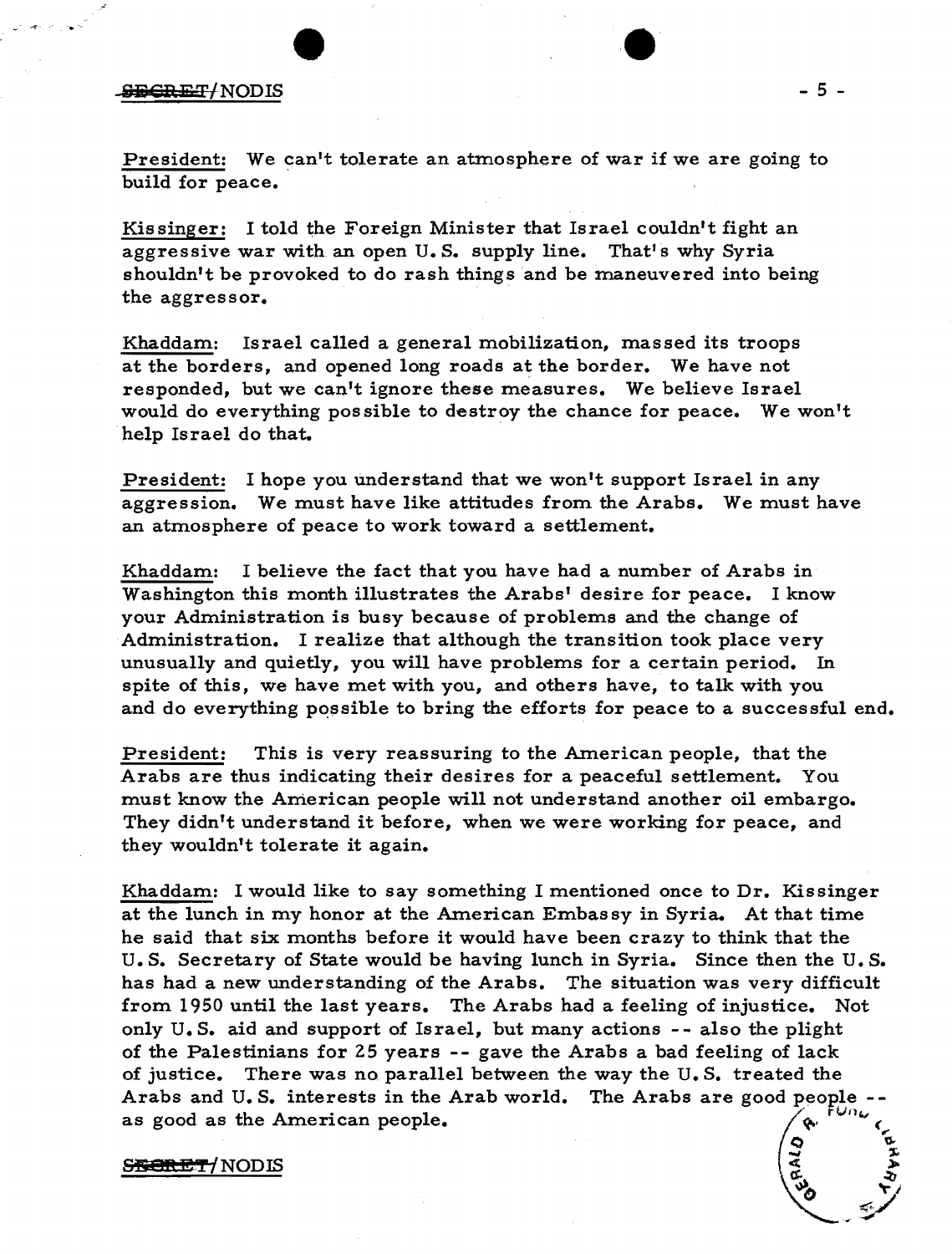# <del>SECRET</del>/NODIS - 6 -

**Longitude Common** 

President: The American people are interested in expanding relations with Arabs. Dr. Kissinger's efforts have given the American people a better understanding and appreciation of the Arabs. That's why we must have a peaceful atmosphere. An oil embargo would destroy this feeling of friendliness and cooperation with the Arabs.

Khaddam: As far as anything of a military nature, the Arabs will not undertake anything of that nature.

## President: That's reassuring.

Khaddam: Why did we resort to war on October 6? Because for six years we had been trying for support and got no help at all. Imagine the Nazi -- in every sense of the word .- troops only 60 kilometers from your capital. If you come, I could show you mutilated Syrian children from Israeli bombs. We could have bombed Israeli cities, but we didn't. Even in war one should have traditional customs; war has its rules. We kept our operations in a military context.

I want to say a few simple words, Mr. President. The United States now has a great opportunity to put a strong priority on relations with the Arabs. The Arabs love Americans and admire their background. Conditions for a good relationship exist. What we need is a man of courage like you and men like Dr. Kissinger who understands the problems. You will find great willingness on our side to cooperate.

Kis singer: Foreign Minister Khaddam has made many helpful statements here which will help remove the [bad] image of Syria in American minds.

Khaddam: Let me assure you these statements reflect our official position and are made in sincerity and are true. I meant what I said. When you meet President Asad, you will find him a man who wants peace in all seriousness and wants good relations with the United States.

President: I look forward to meeting with him and working for a just<br>peace in the Middle East. I appreciate your words about the American  $\left\{\begin{array}{l}\text{if }n=1,2,\ldots,n\end{array}\right\}$  people. They want to cooperate with the Arabs. We peace in the Middle East. I appreciate your words about the America ~ () <, people. They want to cooperate with the Arabs. We have many citizens of Arab extraction. If we can work together, it will be very beneficial  $\frac{3}{5}$  ,  $\frac{3}{5}$  to the cause of peace.

Khaddam: I thank you very much for your kind words and for making it possible for this meeting. I will convey my impressions to President Asad. I will convey anything you might wish to President Asad.

#### <del>SECRET/</del>NODIS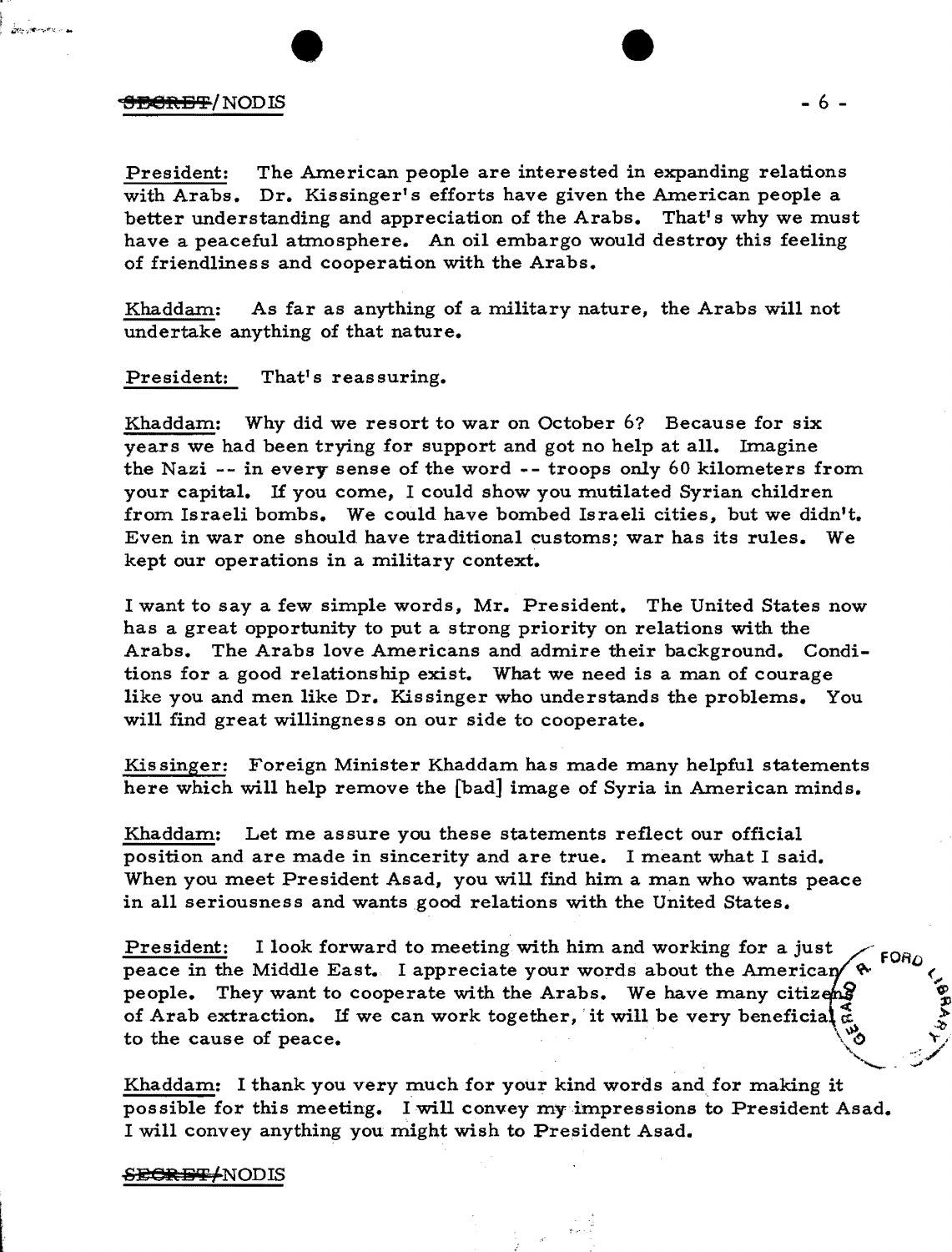# **SEGRET/NODIS**

President: Please convey my greetings and appreciation for his statesmanlike position since October. And Secretary Kissinger and I will work with him and you to move forward, and I reiterate the promise of President Nixon and Secretary Kissinger that we are committed to move forward.

**SBERET/NODIS** 

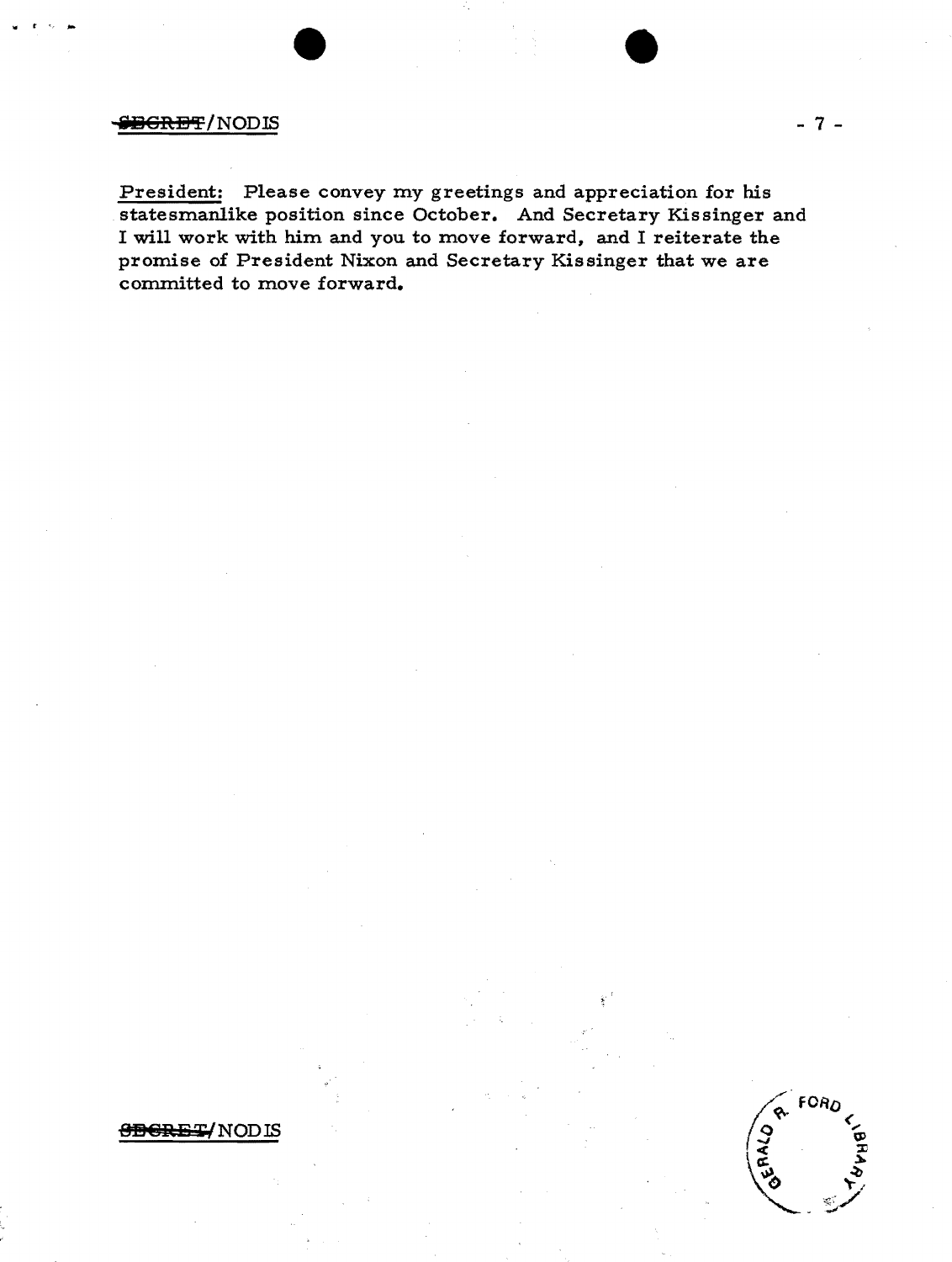Camp bu Transcribed by  $8/23/74$ P/Khaddon 10:30 am Standing desimaires - exchange of yurthings, the (Press Depart) "K" Come to anywel 27 tries a that 40 min away fundamental  $P$   $P'$  unit to wake Ke yes, lom to UM, Work hart eig. K Vintal Hill systemly PT water that place Ka Mott vo/ abbat a revenal senattien. Nel bourgrand changement (the K dentit finits to syin Key We would in fast wallen wanche inel, Coal fill K Creat Song we / provenanced ideas proud signt a gee 1 st had l'Immedi hope they croud rayet, in a hate yet. true perpection for poro. Ke Tous, This breed in to tope you would reget wont 4 Wedson & next aptre & epit a bitter hild er my ray. I look fourant concelation K You sont stoot start par days  $G_{x}C_{x}A_{y}$ K Fulhas a thing about coolda, signing to got took for Trythe Ka carit hoyen - the bifing fammene & usport undefainably to be desires E.O. 12958, SEC. 3.5<br>NSC MEMO, 11/24/98, STATE DEPT. GUIDELINES *Etile Dev.* en 3/9/04<br>BY MO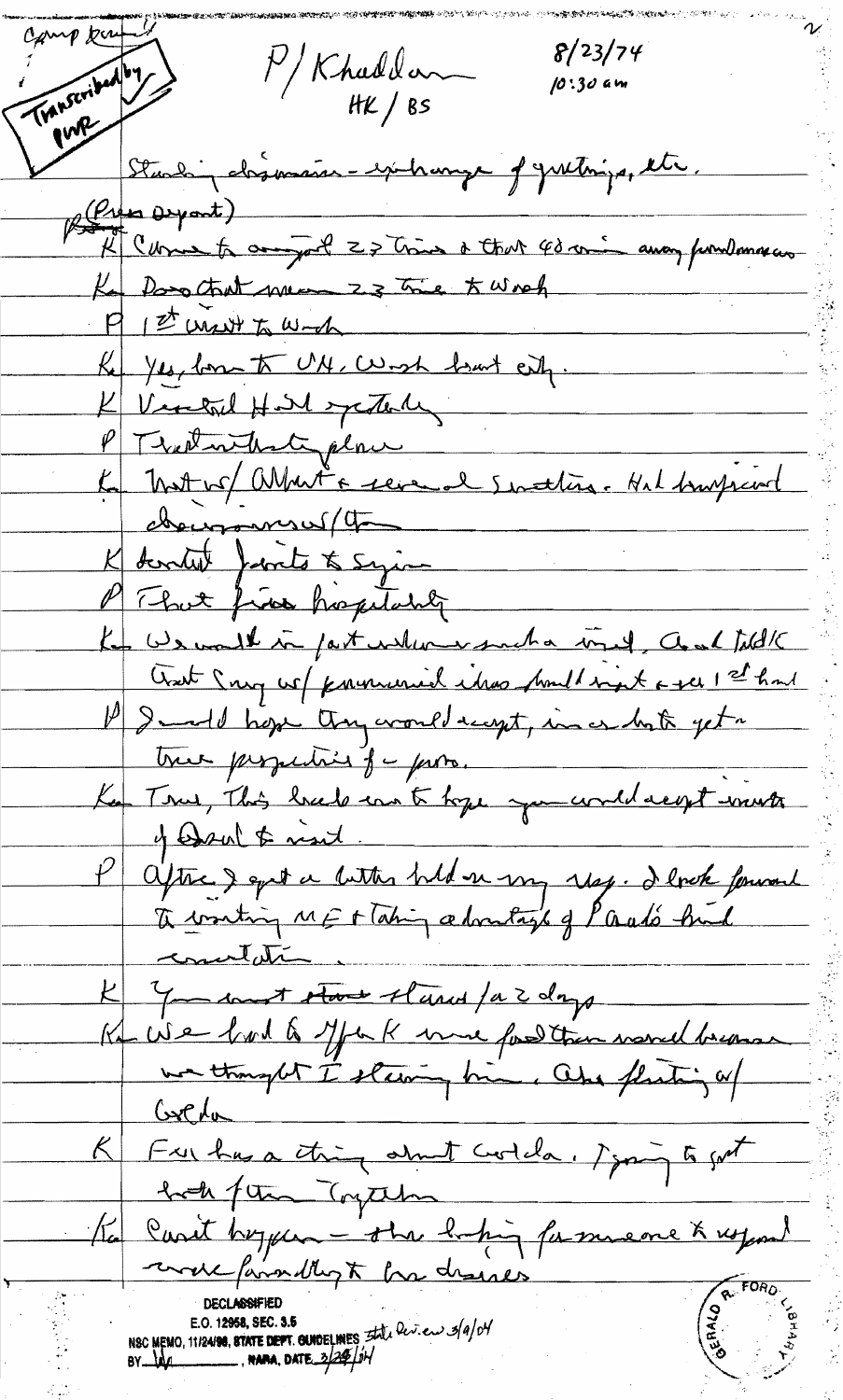W ambigghalte has you here Dr. K has foll mes how welched you are in the life desarance hast spiring, won't assume you - or have long other chyanter - I support it effect for prese a to extole a bitter prove for a future. K is most popular put official in US. Ka Commy women or me Both, We protected also, we have talked MEUK every clay, We quotoful for articulars at hoseral of Syciatre againment. Wouldeful gesondwerk for ptine. Ka Pleased à Luna et 8 exp to brouw US FP with continua pointe w/ nep to Metrie of tringing just peace tille. Septive & Ander an eager + clechwith to just prove in NEWs whin Us as GP should + complay  $y^{\prime}$ begardementions et de la later une mes important about charles where covered This way be done to Ande <u>brake Antonnique in desing in West.</u><br>Lign't ook partin : What ill we have won't? Like to cosme you and contries with an fine 48 have had was agenst I. I has started my one In 49 I central continues of columns to V/Vs submitted a map. Us accepted I + that map. Remy more OS/ today would show I 4 times a size of tout way Hat is trut and justif to I doine for Xpercent That why are lasin prace - to the the cretinish agreement 6 juint ms. Thank in took deat somme fruidening 1 changes to much them seems. Krasal home drewrook + apalmach is post in char-why senice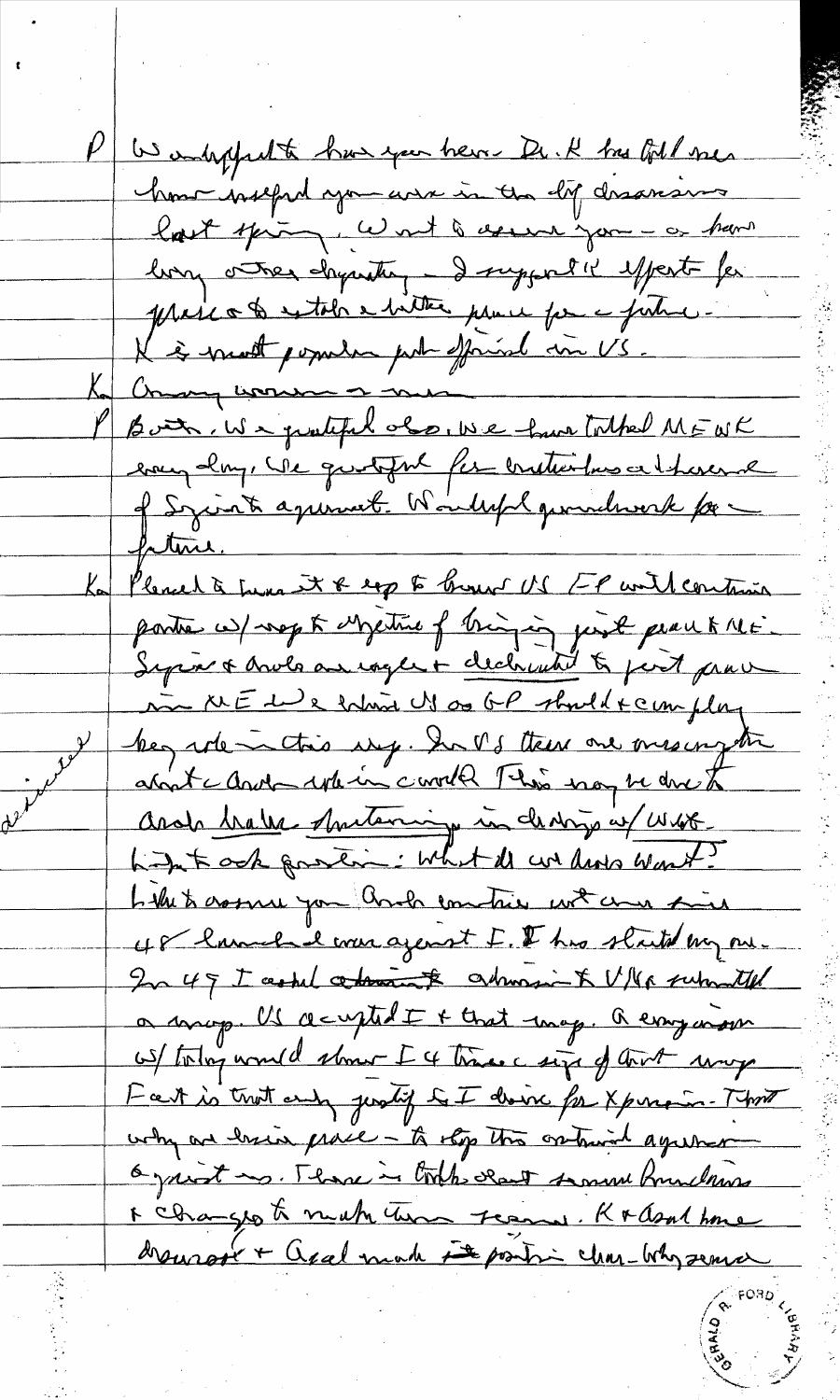bon seine for I a not seguir. Why for a fun I + not for root of themself Expires. W/tophotomotor aft + whats, we lawger much relative on georg boundary. Krelseinst comes in our cleare for place. Went to & half at the working for peace For Syrian gart to 1 mg three things to Monterdating  $\frac{1}{2}$ Ve ou au intratit in puit prouve avril mote and relation ws/ you Long, for you t Grant & mula loved " to le Time" to see items + I have serving port uning an inde the man time, so me met some triv. But Mascone pour "gon un latine thre munt be monarche MEG in pour regatation off De mill brance of 1 ragin roy to work par partier But jam vont sembret une ce / segemoissin? PN bil such gunt sjok much dy cerem the tout replacable K 2 trink to played her who will dij crime PSyringuple P Jean sur Ctins with Com Q- Re has quint Of the for Pres Conte Symmetristip Cat Krash

E SO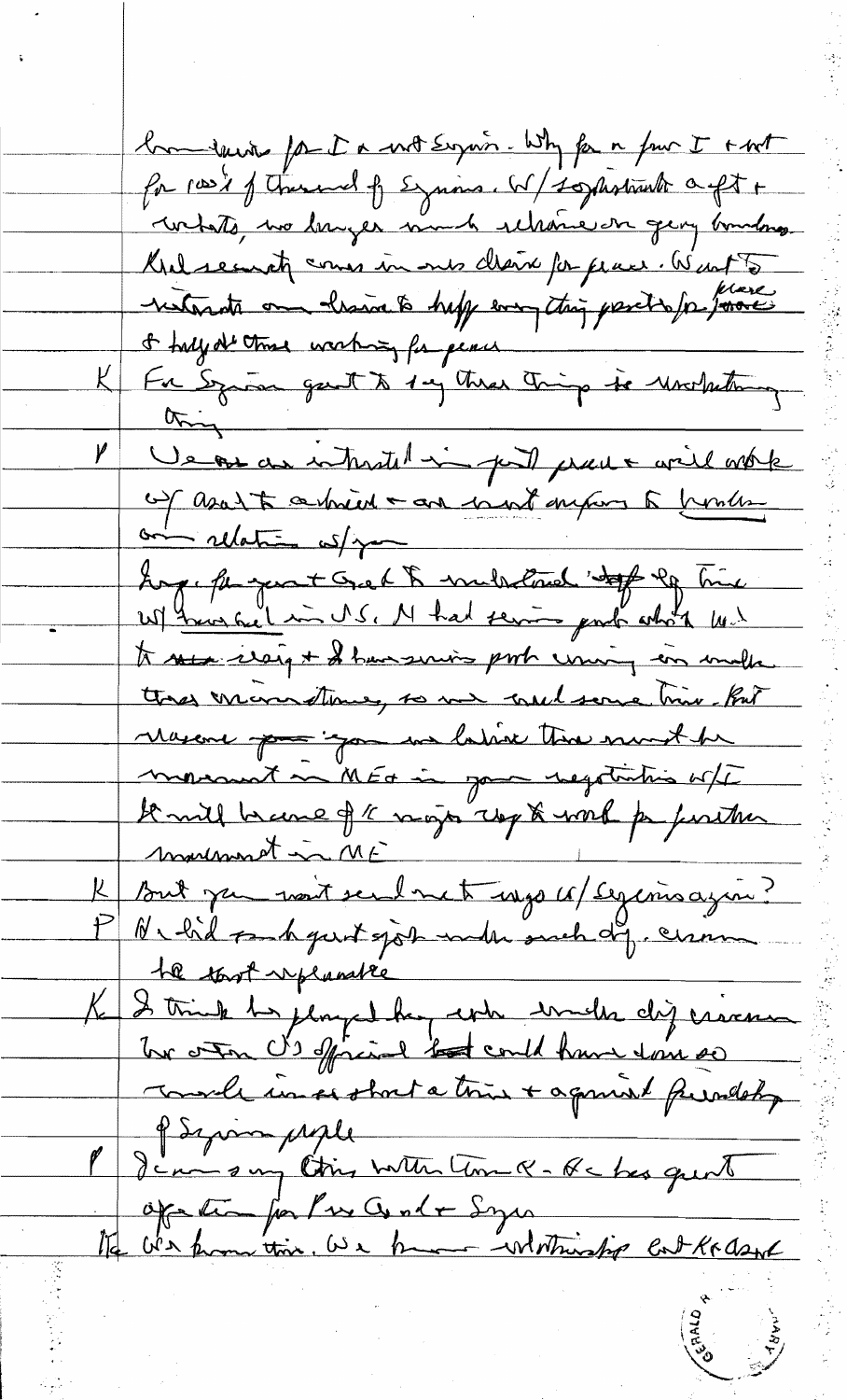$HMOdT/50C$ + K + outon and haber is virge father in arthur page. We hope your admire with because when he just pour indation of andrewald gener my redenvisely + mach junt surpression - We would why bal whating in put MI know present state from whether is now a US hadro interactional aut of ands - willingers to unour course of mondanton is voy bright. 1250 nous ulations a quick + if with hindel and, must indern in atressform of penu. Were is botherline of grad Motivers - reconcidenne and of piner. US has made eartests if all ands + fremed me cach a server beaux for perent. Put is not expendes but I. Sto Gotints' upwalt accept on of UN usis tre est, un se pred daiens agréement + house abrild - I has endedted may bring which want loppe distinged it - not w/ brandslate bandledeppe. I concepting proventie remades about Samin Maring Car and US he pleased if we had top or the acros, but wit po. US kimus what are became getting the test in burging about by I sport but CC/SU# Syron worsers Céle en it tobreste atimes funces if me quin à bindet for place. K Stoll From that I condlate fight ay germain a som as foxen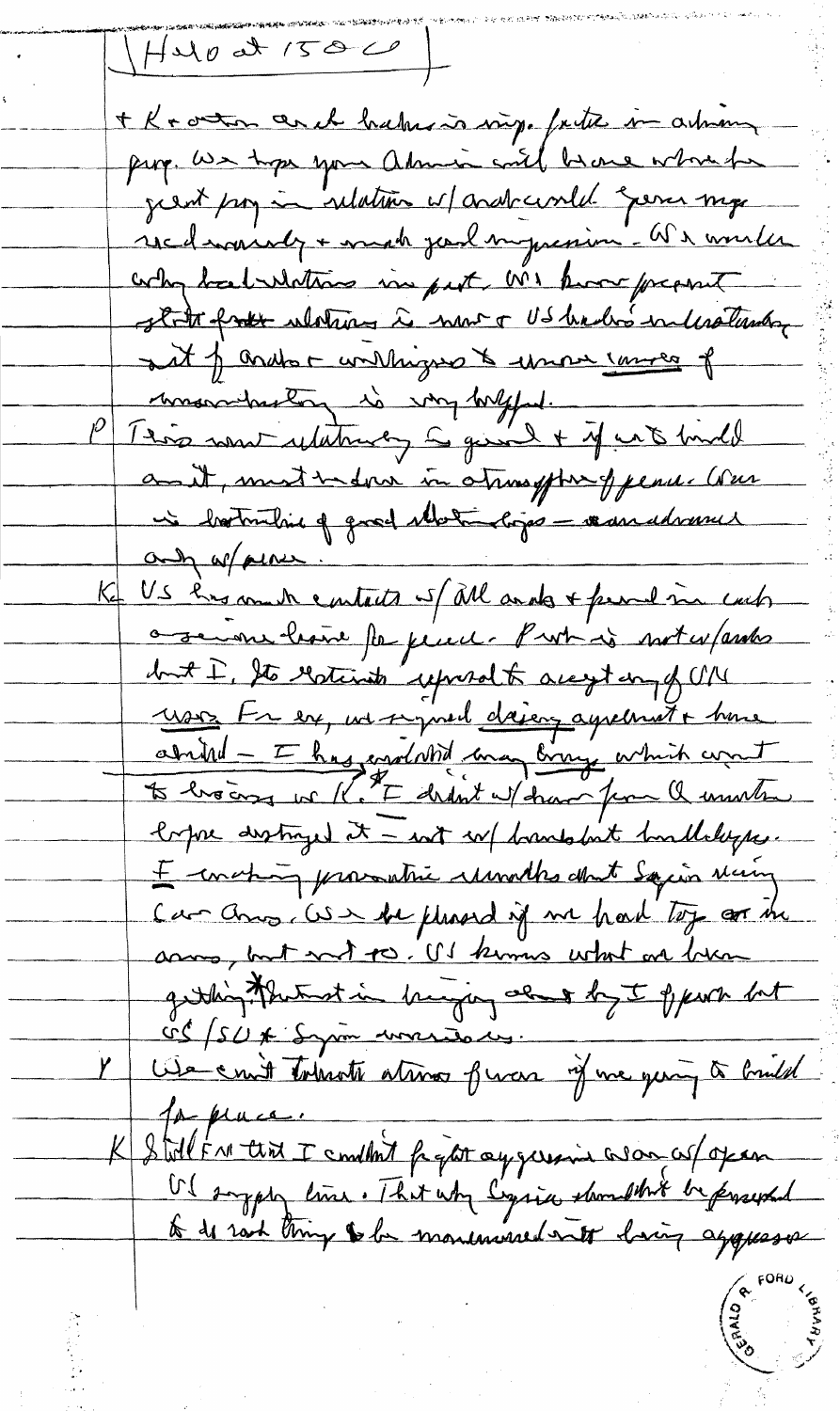Ka I called jund machyth, mussed trages at braching, operating world trader. We not wopardst, but we c'entrepine that measures. We have I will desaught I hothat Nepe grammer toute un comparative in any aggression. We must town bir attitude for Cools. must have attaco f pare to with Tomared a sattlement. Scalaire fait you were had If more in Where the monte sonhute anos desce fa pau - Know you alm Inary breakers of problems & changed almos Realige cent this handling took place was mindly paintly that you will have polo for automin personel. In That this, we have with w/ you - a stress how to The w/sport descompting partie & Compforts for practs somewaspel und P This way warring to US proget that and anthone inducting their croins for prayerle settlement. You that know Compeople with not instructions another oil embraces. They dedn't indential at before orken trois were wishing for quese a trong monthlate tolerate et apam. asmilibilities to Tay survention to entertained come of at brush in my france at Endo in Syria. At that this hopes compressed there were the Canzy to the factor City and I have bushing Gus, Smit tom Of the had want inductively Consto, Sit was dig, from & 50 it hast on low-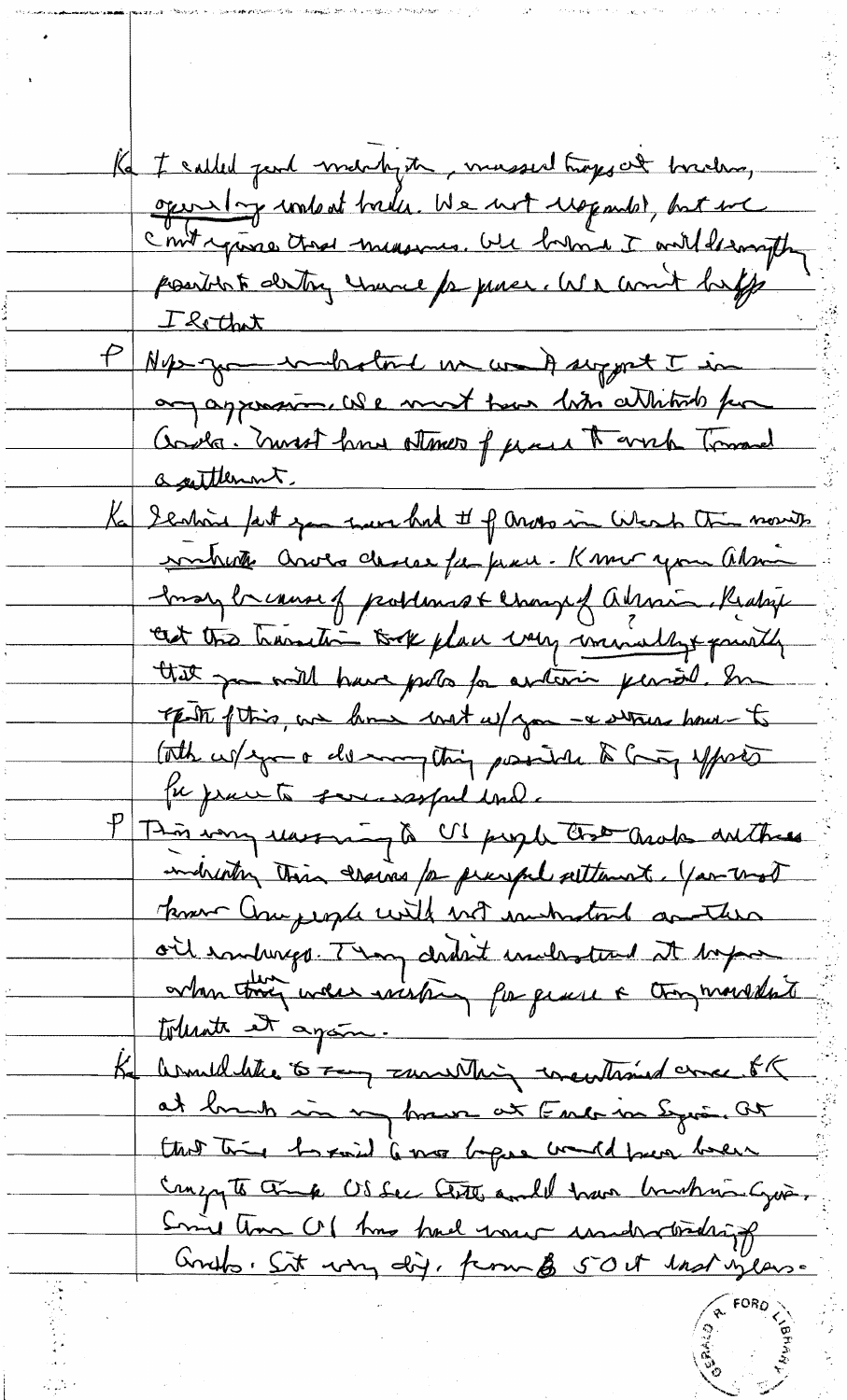Cont has feeling of important. Art and US and & supert of I but by comment in many outras - also pleytet of Poho fa 25 year gave anto had feeling of lack of protein. There are no parallel but way US touched Contrat Control US interests in And wild. Another <del>que pagle - as</del> gendas US On projet der inclusion in partin Water afands. K's sports have given the pope butter imiliationship appeared drot. Fhort why we mot hard francs detrue ont undanys + Compensation of a Chabo a Oppose anything of brit, butons, and will not which anything of that without That manager . Why did as result to war on d ct 6. Besson Je la quesa en huil lacen emproy la soyegast \* pot me fatgat all. Imagene that i - in engance g°c could cond - troops only 60 km fine your copitat et you canne le could show you matitated Sy Unilhon front bounds. We smild barre bandont I certiles, but we do but, Exercison home one should home tratation continues was hasts that wakes. Our hypt an opine in with, contract. Won't to my a few progets winds, has P. C's mer has great infor - to not strong provally not relation of Chalo. Ando ado bis Osmod admire tiver bortrycome l'institués pa geed whiteasting exist, W hat we week is